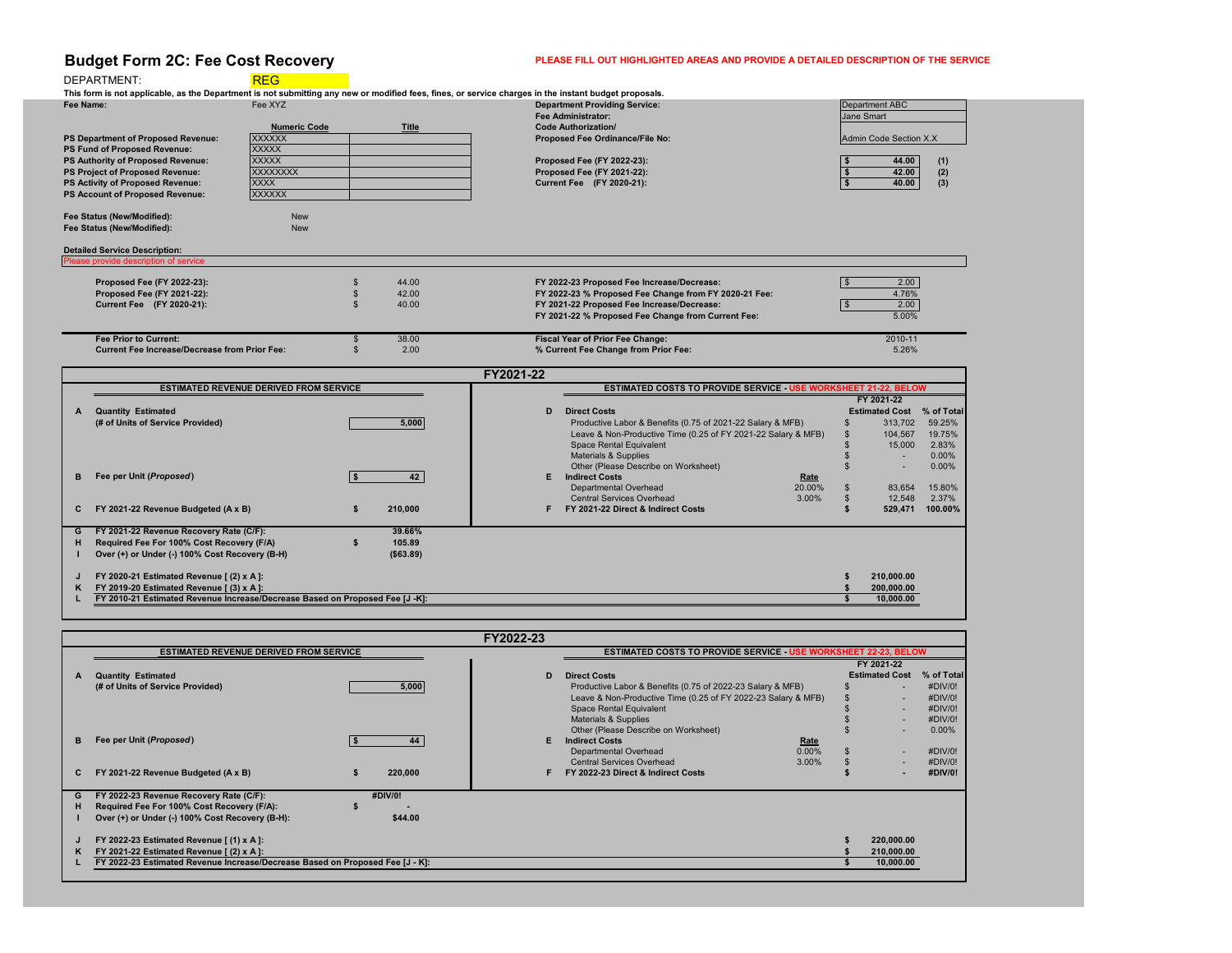#### **Worksheet 21-22**

## **Estimated Costs Worksheet FY 2021-22**

**Direct Costs Labor and Benefits**

Please use the worksheet below to list all job classes necessary to support the services provided. Add rows if necessary.

Please also provide a description of the work and the estimated hours for each job class required to perform each unit of service

| Job<br>Class | <b>Job Class Title</b> | <b>Salary and Benefits</b><br>Amount per FTE | <b>Hours Worked</b> |         | Salary and<br>Hourly Rate   Benefits Amount |
|--------------|------------------------|----------------------------------------------|---------------------|---------|---------------------------------------------|
| 1234         | Test                   | \$145,000.00                                 | 6000.0              | \$69.71 | \$418,269.23                                |
| $\Omega$     |                        |                                              | 0.0                 | \$0.00  | \$0.00                                      |
| $\Omega$     |                        |                                              | 0.0                 | \$0.00  | \$0.00                                      |
| $\mathbf{0}$ |                        |                                              | 0.0                 | \$0.00  | \$0.00                                      |
|              |                        |                                              |                     | Total:  | \$418,269.23                                |

| JobClas      |                 |                          | Hours<br>per<br>Unit of |
|--------------|-----------------|--------------------------|-------------------------|
| <sub>S</sub> | Job Class Title | Description of Work      | Service                 |
| 1234         | Test            | <b>Processes Payment</b> | 1.20                    |
|              |                 |                          |                         |
|              |                 |                          |                         |
|              |                 |                          |                         |

Please fill out the Salary and Benefits Amount per FTE column

| <b>Space Rental Equivalent</b><br>Cost | Please list and describe the costs of space/facility rental necessary to support the services provided. Add rows as necessary. Ensur<br><b>Description</b> |
|----------------------------------------|------------------------------------------------------------------------------------------------------------------------------------------------------------|
|                                        |                                                                                                                                                            |
| $\overline{2}$                         | 15000 Payment facility                                                                                                                                     |
| $\mathbf{3}$                           |                                                                                                                                                            |
| Total:                                 | \$15,000.00                                                                                                                                                |
| <b>Materials and Supplies</b>          | Please list and describe the costs of space/facility rental necessary to support the services provided. Add rows as necessary. Ensur                       |
| Cost                                   | <b>Description</b>                                                                                                                                         |
|                                        |                                                                                                                                                            |
| $\overline{2}$                         |                                                                                                                                                            |
| $\mathfrak{B}$                         |                                                                                                                                                            |
| Total:                                 | \$0.00                                                                                                                                                     |
| <b>Other Costs</b>                     | Please list and describe the costs of space/facility rental necessary to support the services provided. Add rows as necessary. Ensur                       |
| Cost                                   | <b>Description</b>                                                                                                                                         |
|                                        |                                                                                                                                                            |
| $\overline{2}$                         |                                                                                                                                                            |
| $\mathfrak{B}$                         |                                                                                                                                                            |
| Total:                                 | \$0.00                                                                                                                                                     |
| Indiract Costs                         |                                                                                                                                                            |

**Indirect Costs**

**Rate Source**

20.0% Please provide supporting documentation for how Departmental overhead rate was derived.

e that the 'Total' includes the sum of all rows with cost information.

e that the 'Total' includes the sum of all rows with cost information.

re that the 'Total' includes the sum of all rows with cost information.